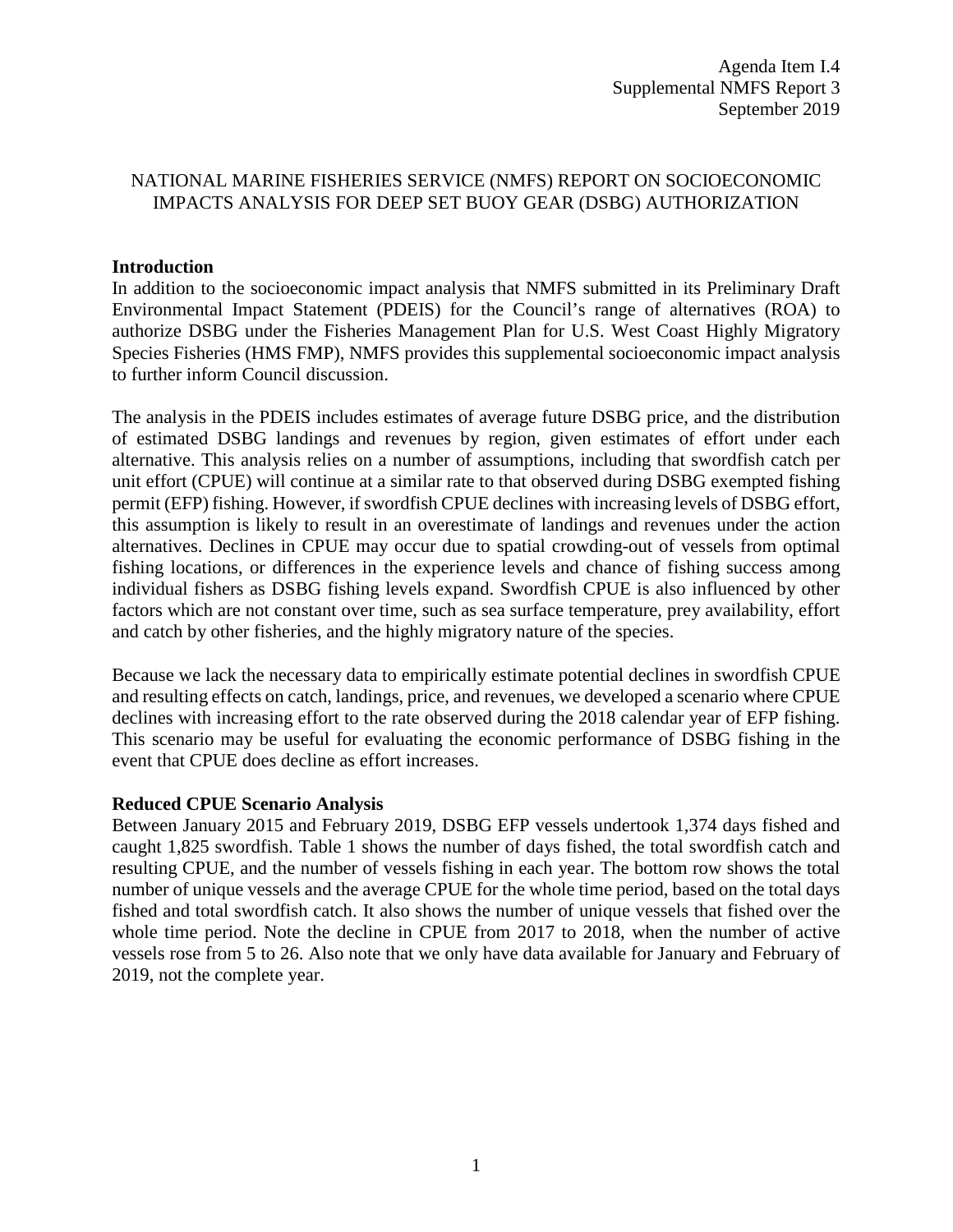| Swordfish CPUE by Year |      |      |       |                                                              |  |  |  |  |  |
|------------------------|------|------|-------|--------------------------------------------------------------|--|--|--|--|--|
| Year                   |      |      |       | Days Fished Swordfish Catch Swordfish CPUE Number of Vessels |  |  |  |  |  |
| 2015                   | 132  | 136  | 1.030 |                                                              |  |  |  |  |  |
| 2016                   | 280  | 474  | 1.693 | 51                                                           |  |  |  |  |  |
| 2017                   | 326  | 556  | 1.706 | 5                                                            |  |  |  |  |  |
| 2018                   | 606  | 640  | 1.056 | 26                                                           |  |  |  |  |  |
| 2019                   | 30   | 19   | 0.633 | 7.                                                           |  |  |  |  |  |
| <b>TOTAL</b>           | 1374 | 1825 | 1.328 | 28                                                           |  |  |  |  |  |

**Table 1.** DSBG EFP **S**wordfish CPUE and Number of Vessels by Year

Table 2 reports the estimated levels of annual effort, swordfish catch, and swordfish CPUE from the PDEIS. These effort levels are for both proposed permit regimes (i.e., open access and limited entry) in each year once the maximum number of permits under each alternative are made available (see Agenda Item I.4a, NMFS Report 1, Appendix A for details on effort estimates).

| <b>Table 2.</b> DSBG EFP Swordfish CPUE and Number of Vessels under Authorization Alternatives |  |
|------------------------------------------------------------------------------------------------|--|
|------------------------------------------------------------------------------------------------|--|

| Swordfish Catch Estimated for Authorization |       |                              |       |                                           |  |  |  |
|---------------------------------------------|-------|------------------------------|-------|-------------------------------------------|--|--|--|
| <b>Alternative</b>                          |       | Days Fished Swordfish Catch* |       | <b>Swordfish CPUE Number of Vessels**</b> |  |  |  |
| Open Access                                 | 5.051 | 6.678                        | 1.322 | 215                                       |  |  |  |
| <b>Limited Entry</b>                        | 3,030 | 4.008                        | 1.323 | 129                                       |  |  |  |

\*Swordfish catch based on the estimated annual average (mean)

\*\*Number of vessels based on number of available permits, and assumed 43% active fishing ratio

Note that our estimates of effort are based on the characteristics of DSBG EFP fishing in 2018 (e.g., the percentage of available permits that were actively fished and the average days fished per active vessel), as 2018 had the highest level of DSBG fishing effort to date and therefore may most closely resemble the effort characteristics of fully authorized DSBG fishing. However, our estimates of catch are based on the full dataset, which is why the estimated CPUE in Table 2 resembles the "total" CPUE from Table 1 as opposed to the CPUE in any one year.

The estimates of swordfish catch and landings in the PDEIS are based on the entire time period DSBG has been fished, and they assume a constant CPUE based on the average CPUE from EFP fishing to date, despite higher levels of projected effort. To evaluate a "reduced CPUE" scenario, we re-estimate swordfish catch using 2018 data only, so that the landings and revenue estimates are based on catch rates which occurred under higher levels of effort. Table 3 reports the estimated levels of annual effort, swordfish catch, and swordfish CPUE under this scenario.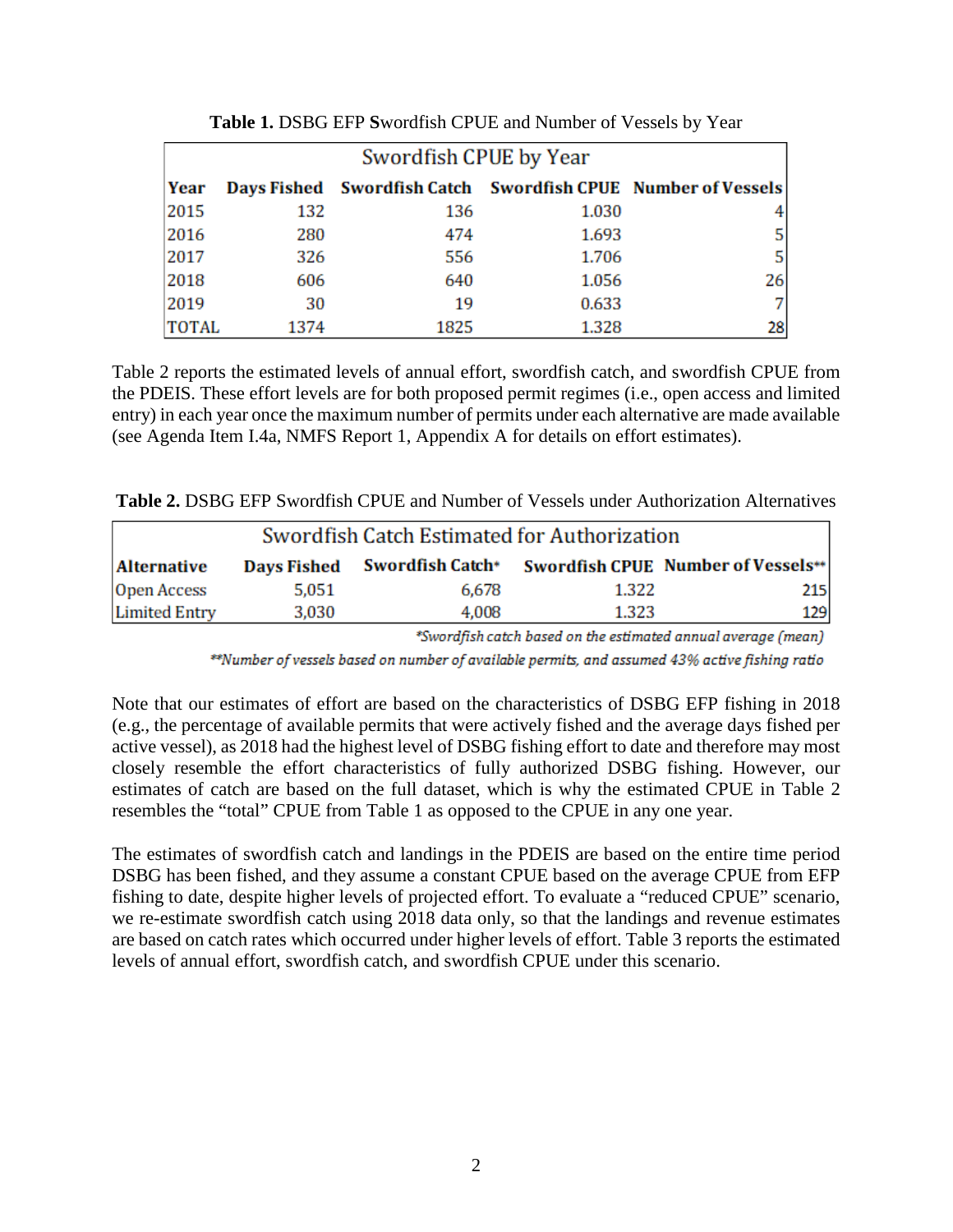# **Table 3.** DSBG EFP Swordfish CPUE and Number of Vessels under Authorization Alternatives (Reduced CPUE Scenario)

| Swordfish Catch Estimated for Authorization (Reduced CPUE) |       |                              |       |                                    |  |  |  |
|------------------------------------------------------------|-------|------------------------------|-------|------------------------------------|--|--|--|
| <b>Alternative</b>                                         |       | Days Fished Swordfish Catch* |       | Swordfish CPUE Number of Vessels** |  |  |  |
| Open Access                                                | 5,051 | 5,250                        | 1.040 | 215                                |  |  |  |
| <b>Limited Entry</b>                                       | 3,030 | 3.151                        | 1.040 | 129                                |  |  |  |

\*Swordfish catch based on the estimated annual average (mean)

\*\*Number of vessels based on number of available permits, and assumed 43% active fishing ratio

Under this scenario, swordfish CPUE is reduced to approximately one fish per day (similar to what was observed in 2018) and total catch falls by 21%. In other words, our analysis suggests that if swordfish CPUE under fully authorized DSBG fishing more closely resembles that seen in 2018, the expected annual average swordfish catch would be 21% lower than if CPUE resembles the average CPUE from the entirety of DSBG EFP fishing to date.

Using these estimates of average annual swordfish catch, we re-estimate socioeconomic impacts under a scenario with reduced swordfish CPUE. As described in the PDEIS, our analysis indicates that increasing DSBG landings by one percent would result in a drop in DSBG price of 0.03 percent (see I.4 Report, Attachment, Appendix B for details on the price analysis).

In 2018, 640 swordfish were recorded caught in DSBG EFP fishing, and a total landed weight of 45.35 mt was delivered to Southern California ports. The average weight of a DSBG-caught swordfish in 2018 was 0.07 mt. Based on the results of our reduced CPUE scenario catch estimates, DSBG swordfish catch in a given calendar year would reach an ongoing annual mean of 5,250 swordfish under Alternative 2. Assuming that the average weight of a DSBG-caught swordfish is constant, we project an ongoing annual mean of 353.47 mt in landed swordfish weight under Alternative 2. This is 113.85 mt (24.4%) lower than the projected landed weight under the average CPUE scenario presented in the PDEIS.

Based on the estimated price effect, and on the projected landings estimated under the reduced CPUE scenario, we calculate an estimated average annual price of \$5.63 per pound under Alternative 2, which is \$0.36 lower than the average price in 2018.

At the regional level, we estimate revenues under Alternative 2 for the reduced CPUE scenario by distributing projected DSBG swordfish landings under the Proposed Action (353.47 mt) to three regions, in the same proportions seen in 2018, and multiplying by the estimated average price per pound (\$5.63) to arrive at average annual revenues. Figure 1 displays the results of these projections, along with the projections from the PDEIS (i.e., where CPUE is based on the average CPUE across the entirety of EFP fishing).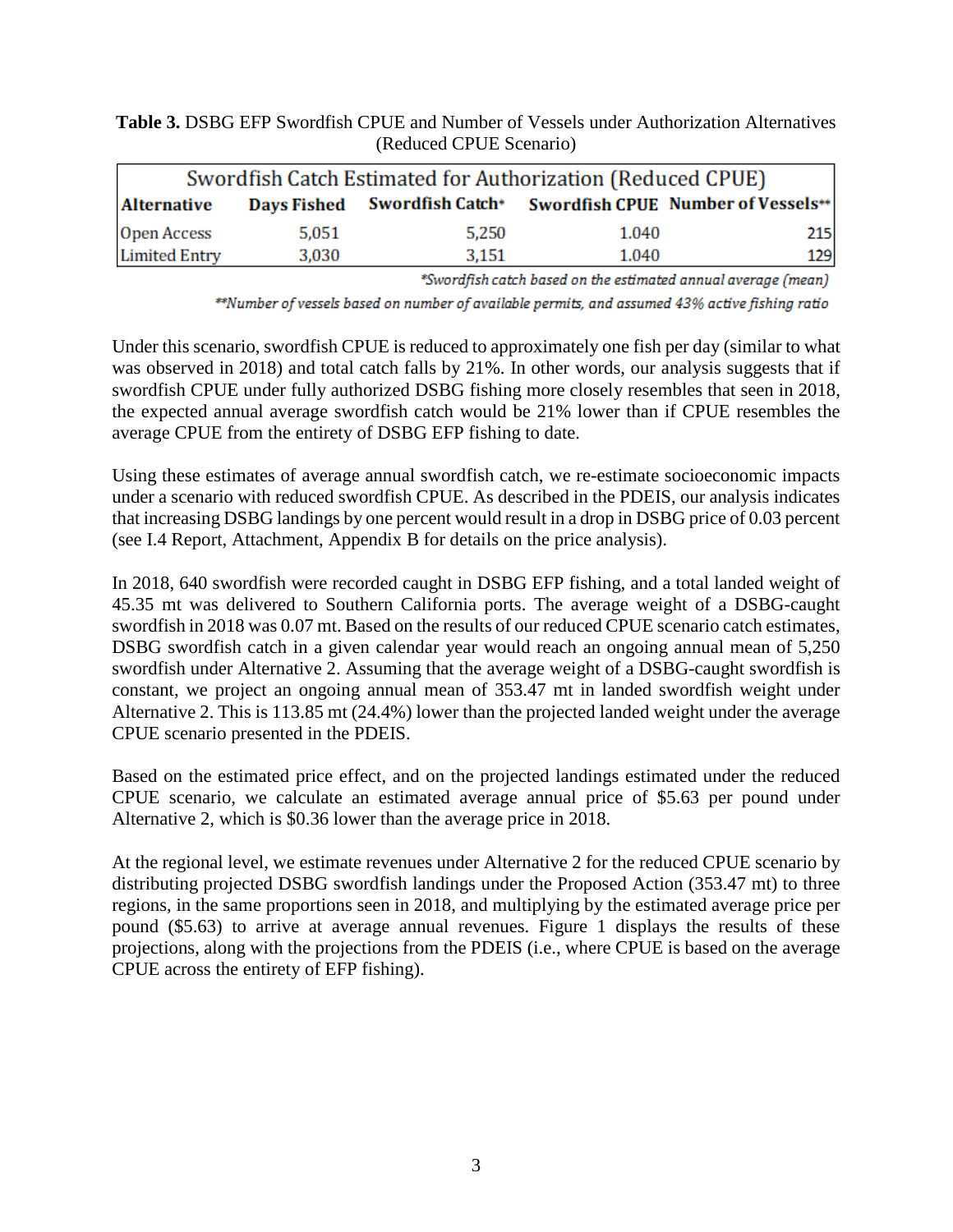

**Figure 1.** Projected Revenues under Open Access Alternative (Two CPUE Scenarios)

Based on the results of our reduced CPUE scenario catch estimates, DSBG swordfish catch in a given calendar year would reach an ongoing annual mean of 3,151 swordfish under Alternative 3. Assuming that the average weight of a DSBG-caught swordfish is constant, we project an ongoing annual mean of 212.04 mt in landed swordfish weight under Alternative 3. This is 68.44 mt (24.4%) lower than the projected landed weight under the average CPUE scenario presented in the PDEIS.

Based on the estimated price effect, and on the projected landings estimated under the reduced CPUE scenario, we calculate an estimated average annual price of \$5.71 per pound under Alternative 3, which is \$0.28 lower than the average price in 2018.

At the regional level, we estimate revenues under Alternative 3 for the reduced CPUE scenario by distributing projected DSBG swordfish landings under the Proposed Action (212.04 mt) to three regions, in the same proportions seen in 2018, and multiplying by the estimated average price per pound (\$5.71) to arrive at average annual revenues. Figure 2 displays the results of these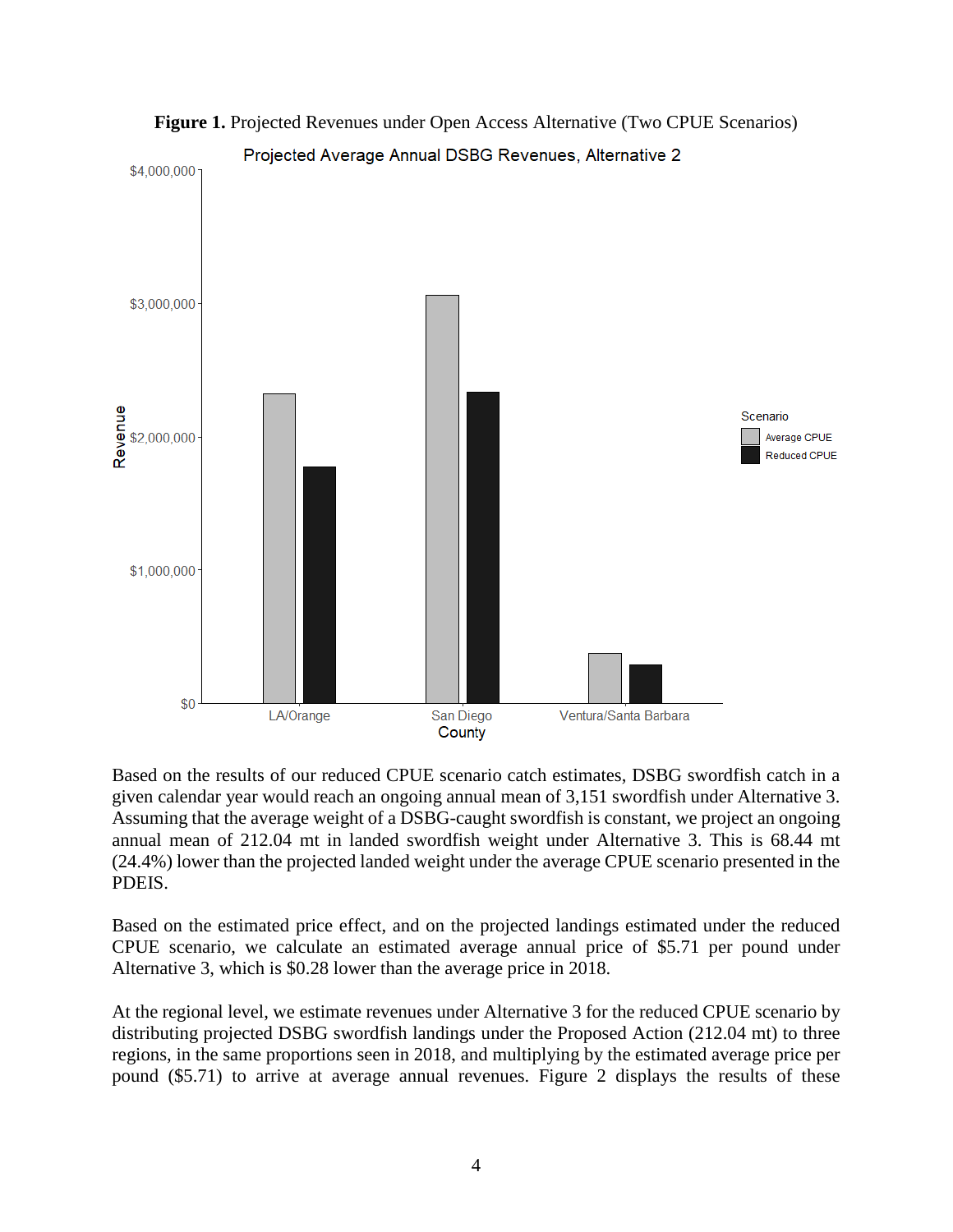projections, along with the projections from the PDEIS (i.e., where CPUE is based on the average CPUE across the entirety of EFP fishing).



# **Figure 2.** Projected Revenues under Limited Entry Alternative (Two CPUE Scenarios)

## **Discussion**

For both Alternatives, revenues are understandably lower when swordfish catch is based on reduced CPUE. However, this reduction is mitigated to a small degree by the effect of DSBG quantity on price (i.e., reduced catch and landings results in a higher average price per pound).

We note that these estimates of revenue by region are based on swordfish CPUE as estimated using only 2018 data, which is the only complete year in which we saw a reduction in CPUE and an increase in participating vessels. However, this supposed effect of increased effort on swordfish CPUE may not necessarily persist under authorized DSBG fishing. It may be that the drop in CPUE from 2017 to 2018 was driven in part by non-fishery-related factors, such as weather conditions or the natural migration of swordfish. On the other hand, it is possible that the negative relationship between effort and CPUE would perpetuate under authorization, as higher numbers of vessels